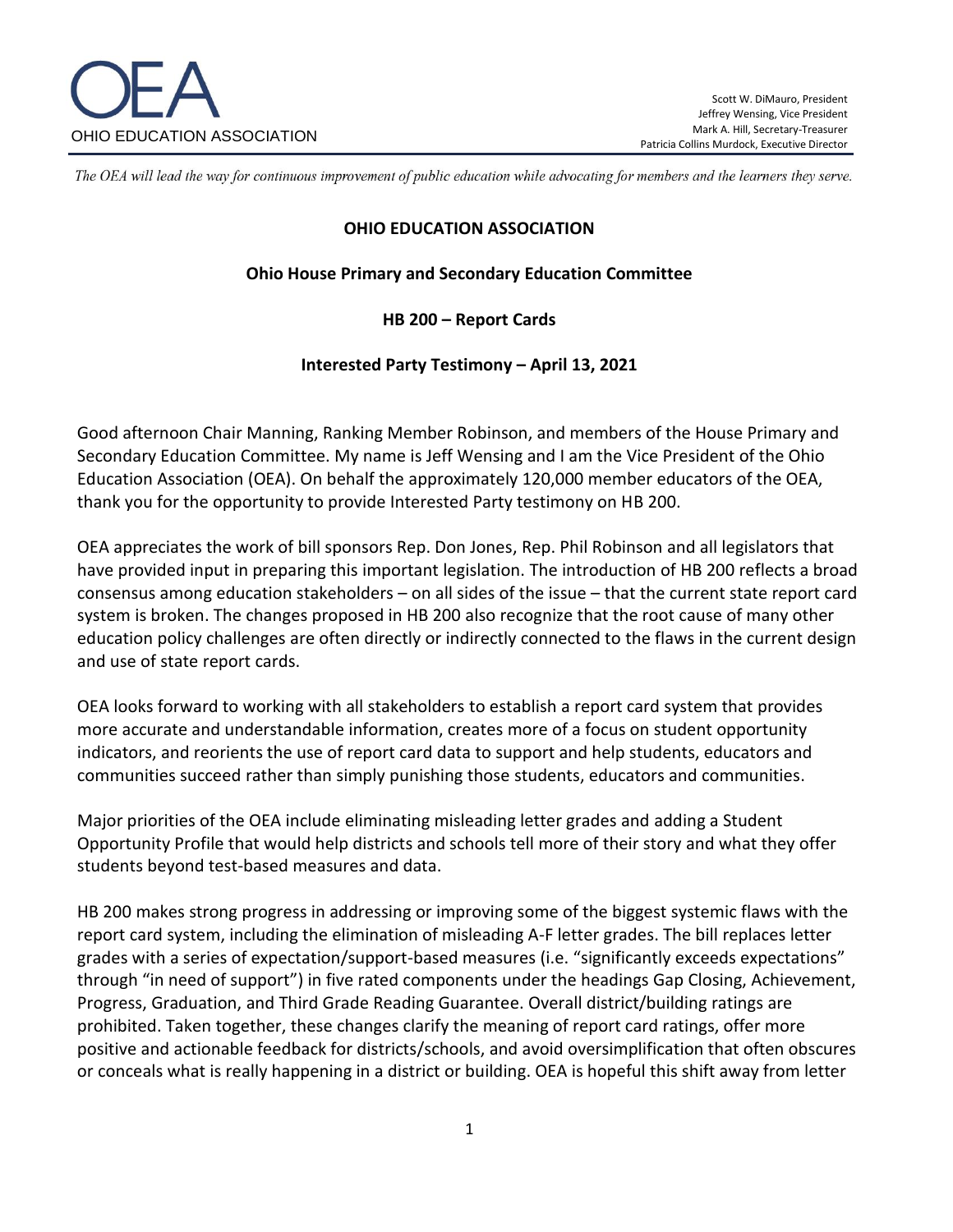grades signifies a broader movement towards using the state report card as a mechanism to identify ways to support schools, instead of merely being used as a license to punish schools.

HB 200 would also make specific adjustments and improvements to the structure and design of the five report card components rated under the bill. The partial reconfiguration of the rated components seeks to respond to the consistent critiques and weaknesses that have become evident with the current report card. These enhancements are expected to help refocus the rated components in ways that better recognize the positive work being done in our schools, within an ongoing framework of continuous improvement designed to meet the needs of all students. Due to the inherent complexity that remains in these components, OEA recommends the General Assembly periodically review their efficacy as they are tested by time and experience.

# **Amendment Request – Add a "Student Opportunity Profile" to Report Card**

One area of improvement to the state report card that OEA recommends is adding a "Student Opportunity Profile." This would be a report-only profile that allows districts/schools to highlight student opportunity inputs such as staffing/student ratios, programs, services, and activities that demonstrate the variety of opportunities and supports made available to students. Such a profile would create an important aspect of the report card outside of the usual testing data and would often be more relevant to parents and students*.* When parents want to find out whether a school is a good match for their child, for example, they look at things like class sizes and learning opportunities that will be available for their child, not a dissection of test scores.

Inclusion of a "Student Opportunity Profile" in the state report card would also help provide policy makers with a more student-centered picture and understanding of the educational environment and supports at the district/school level. Student opportunity inputs represent many of the elements that are necessary to support educating the whole-child. They are also very often the special ingredients needed to help raise the test score outcomes that feed the rest of the report card.

Where appropriate and when data is available, OEA recommends that student opportunity data be reported by grade level and subgroup, with district and statewide averages.

A list of recommended report-only data for a "Student Opportunity Profile" is included below:

- 1. The ratio of teachers of record to students in each grade level;
- 2. The ratio of school counselors to students;
- 3. The ratio of school nurses to students;
- 4. The ratio of licensed librarians and library media specialists to students;
- 5. The ratio of school social workers to students;
- 6. The ratio of mental health professionals to students;
- 7. The ratio of paraprofessionals to students;